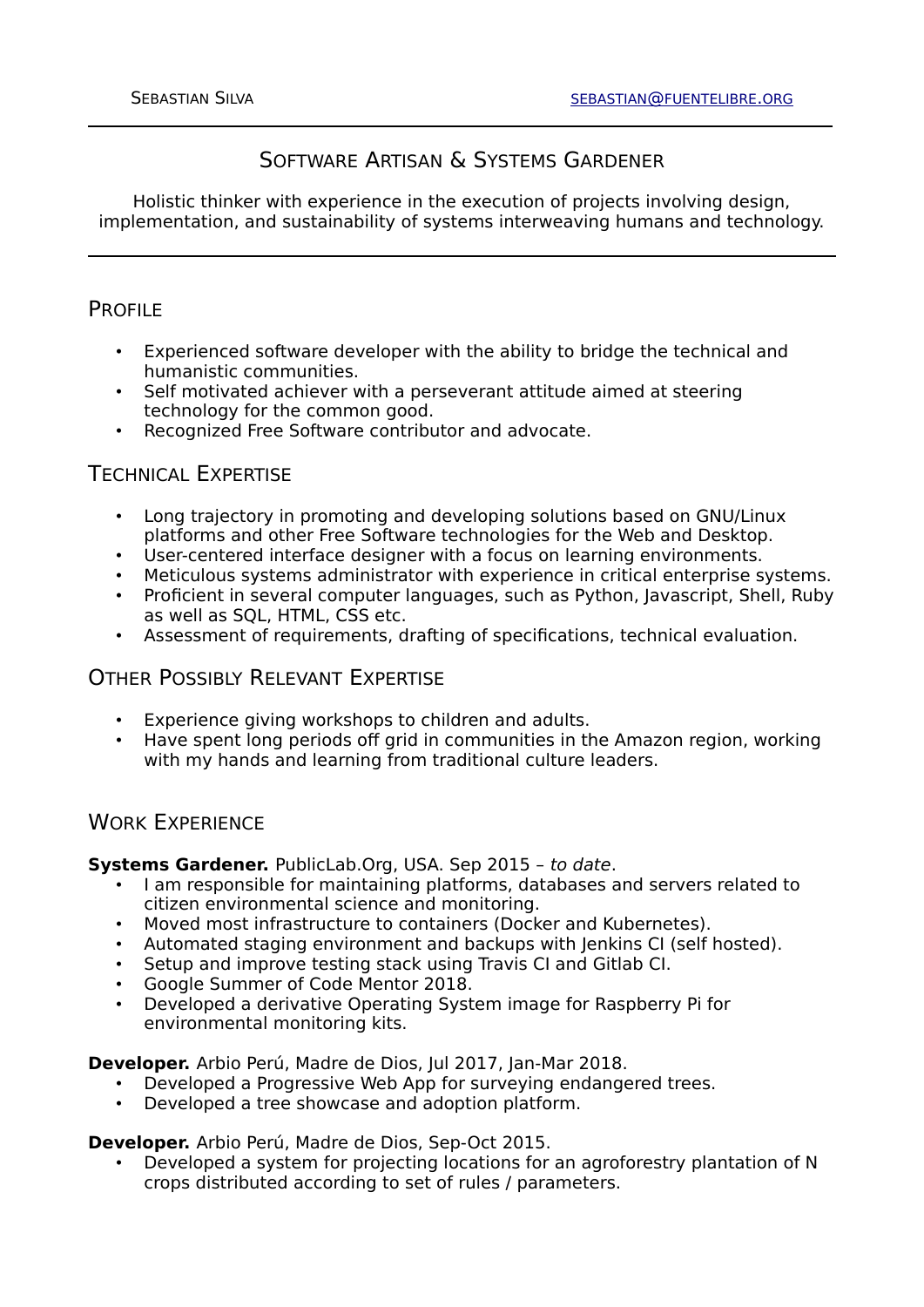**Lead Developer: "Peru Learns English".** Ministry of Education, Peru. Dec 2014 – Feb 2015.

- - Delivered spaced repetition flashcard vocabulary learning software, including 3 embedded games and selected video content, under the GNU GPLv3 license.

#### **Workshop Facilitator: "Artisan Videogame Programming in Python".** OLPC

(Open Laptop Per Child) / ANSPE / Town Hall of Chia, Colombia, 2014

- Taught Python to children 10-12. Delivered 5 complete games with them.
- Developed and published sprite based python learning environment.

### **Mentor "Google Code In 2013".** Sugar Labs Project

#### **Mentor "Google Summer of Code 2012".** Sugar Labs Project

### **Technical Leader / Buildmaster.** Ministry of Education, Peru. 2012 – 2013.

- "Hexoquinasa" Localised Updated Operating System Images for the OLPC XO laptop.
- Default search engine set to Ecosia, a project to plant trees around the world. Every search performed by children in public schools contributed to **plant more than 75.000 trees** from 2014 to 2016 (and still going).

**Oversight Board Member.** Sugar Labs Project, Software Freedom Conservancy (SFC), USA – 2010-2012.

**Technical Consultant.** IADB Inter-American Development Bank – 2010, 2011 y 2012.

- Delivered monitoring software for the XO laptop
- Delivered offline surveying software for the XO laptop

## **Sugar Activity Specialist.** Activity Central LLC, USA – 2011.

- Converted many Sugar activities to new toolbar design.
- Developed first prototypes of Web-technologies-based Sugar activities (like Electron).

**Co-founder & "Hacker Master Learner".** Research & Development (R&D) Team "SomosAzucar.Org", Perú – 2009 - 2018.

- Promotes Libre technologies in public schools.
- Contributed Quechua, Aymara and Awajún system locales to GNU Glibc project.
- Setup automated building and testing of Operating System images (Jenkins CI).

#### **Associate Researcher.** Escuelab, Perú – 2009 ongoing (dormant).

**Global Application Support Engineer.** ISI Emerging Networks, Chile – 2006 a 2007 .

• Entered as developer. Was promoted to Global Application Support team and put in charge of a massive Autonomy based search engine comprising 30 machines in a cluster.

#### **Web Developer.** Dendritas Ltda, Chile – 2003 - 2006.

• Part time professional level assorted back/front web development

#### **Teaching Assistant.** Pontificia Universidad Católica de Chile, 2002 – 2005

- I gave social psychology and systemic theory, as well as introductory psychology and philosophy.
- Maintained course websites and collaboration server.
- Facilitated data collection for faculty researchers (surveyor software).